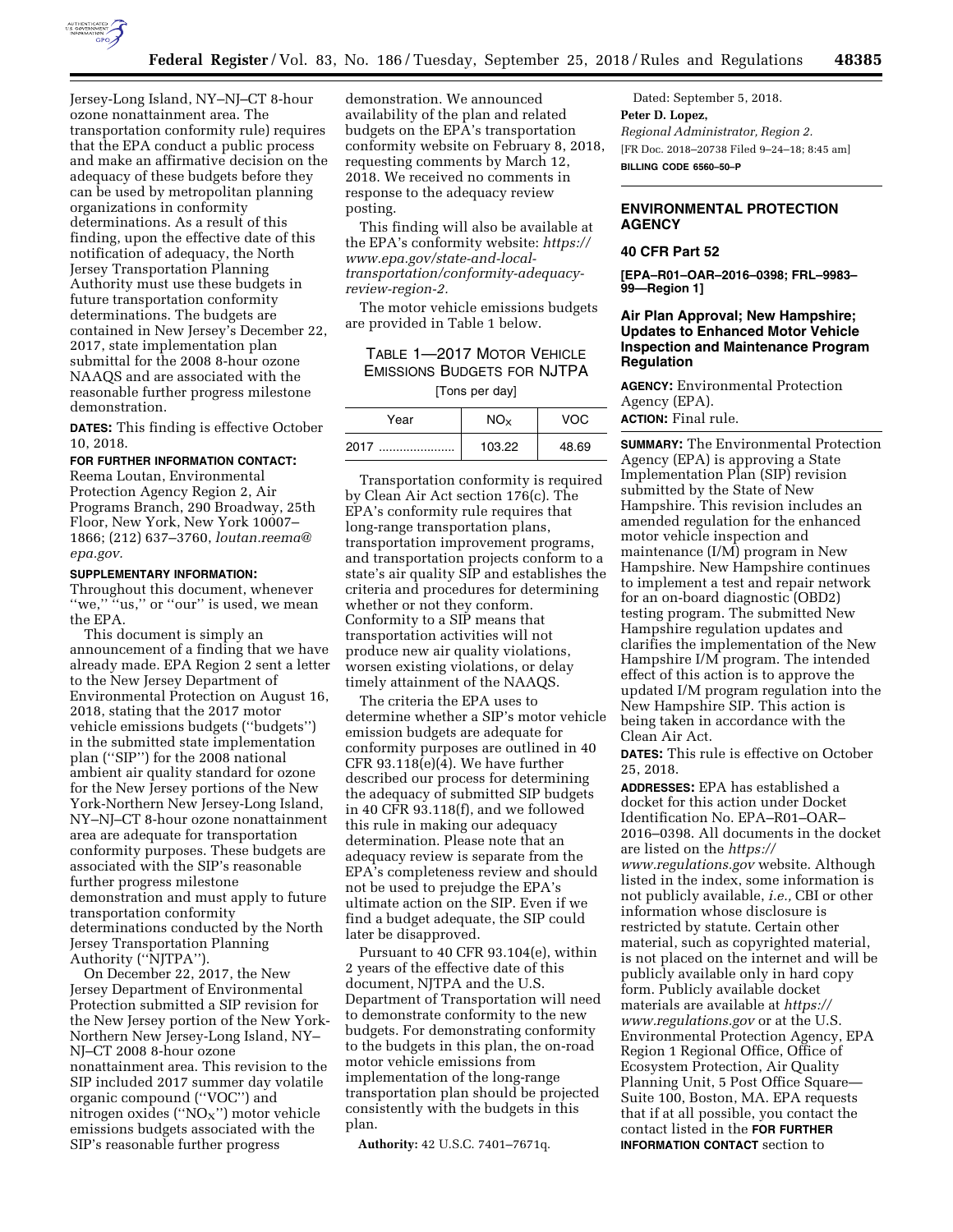schedule your inspection. The Regional Office's official hours of business are Monday through Friday, 8:30 a.m. to 4:30 p.m., excluding legal holidays.

#### **FOR FURTHER INFORMATION CONTACT:**

Ariel Garcia, Air Quality Planning Unit, U.S. Environmental Protection Agency, EPA Region 1 Regional Office, 5 Post Office Square, Suite 100 (Mail code: OEP05–2), Boston, MA 02109–3912, telephone number: (617) 918–1660, email: *[garcia.ariel@epa.gov.](mailto:garcia.ariel@epa.gov)* 

### **SUPPLEMENTARY INFORMATION:**

Throughout this document whenever<br>"we." "us," or "our" is used, we mea "us," or "our" is used, we mean EPA.

### **Table of Contents**

- I. Background and Purpose
- II. Response to Comments
- III. Final Action
- IV. Incorporation by Reference
- V. Statutory and Executive Order Reviews

#### **I. Background and Purpose**

On August 3, 2018 (83 FR 38102), the EPA published a Notice of Proposed Rulemaking (NPRM) for the State of New Hampshire. The NPRM proposed approval of New Hampshire's amended regulation for the New Hampshire motor vehicle inspection and maintenance (I/ M) program. The formal SIP revision was submitted by New Hampshire on June 7, 2016. The rationale for the EPA's proposed action is explained in the NPRM and will not be restated here.

### **II. Response to Comments**

The EPA received one comment during the comment period, which discussed subjects outside the scope of this SIP action, does not explain (or provide a legal basis for) how the proposed action should differ in any way, and makes no specific mention of the proposed action. As such, the comment is not germane and does not require further response to finalize the action as proposed.

#### **III. Final Action**

The EPA is approving New Hampshire's amended I/M regulation as a revision to the New Hampshire SIP.

### **IV. Incorporation by Reference**

In this rule, the EPA is finalizing regulatory text that includes incorporation by reference. In accordance with requirements of 1 CFR 51.5, the EPA is finalizing the incorporation by reference of the amended New Hampshire Code of Administrative Rules Chapter Saf-C 3200 entitled, ''Official Motor Vehicle Inspection Requirements,'' described in the amendments to 40 CFR part 52 set forth below. The EPA has made, and

will continue to make, these documents generally available through *[https://](https://www.regulations.gov) [www.regulations.gov](https://www.regulations.gov)* and at the EPA Region 1 Office (please contact the person identified in the **FOR FURTHER INFORMATION CONTACT** section of this preamble for more information). Therefore, these materials have been approved by the EPA for inclusion in the State implementation plan, have been incorporated by reference by the EPA into that plan, are fully federally enforceable under sections 110 and 113 of the CAA as of the effective date of the final rulemaking of the EPA's approval, and will be incorporated by reference in the next update to the SIP compilation.1

### **V. Statutory and Executive Order Reviews**

Under the Clean Air Act, the Administrator is required to approve a SIP submission that complies with the provisions of the Act and applicable Federal regulations. 42 U.S.C. 7410(k); 40 CFR 52.02(a). Thus, in reviewing SIP submissions, EPA's role is to approve state choices, provided that they meet the criteria of the Clean Air Act. Accordingly, this action merely approves state law as meeting Federal requirements and does not impose additional requirements beyond those imposed by state law. For that reason, this action:

• Is not a significant regulatory action subject to review by the Office of Management and Budget under Executive Orders 12866 (58 FR 51735, October 4, 1993) and 13563 (76 FR 3821, January 21, 2011);

• This action is not an Executive Order 13771 regulatory action because this action is not significant under Executive Order 12866;

• Does not impose an information collection burden under the provisions of the Paperwork Reduction Act (44 U.S.C. 3501 *et seq.*);

• Is certified as not having a significant economic impact on a substantial number of small entities under the Regulatory Flexibility Act (5 U.S.C. 601 *et seq.*);

• Does not contain any unfunded mandate or significantly or uniquely affect small governments, as described in the Unfunded Mandates Reform Act of 1995 (Public Law 104–4);

• Does not have Federalism implications as specified in Executive Order 13132 (64 FR 43255, August 10, 1999);

• Is not an economically significant regulatory action based on health or safety risks subject to Executive Order 13045 (62 FR 19885, April 23, 1997);

• Is not a significant regulatory action subject to Executive Order 13211 (66 FR 28355, May 22, 2001);

• Is not subject to requirements of Section 12(d) of the National Technology Transfer and Advancement Act of 1995 (15 U.S.C. 272 note) because application of those requirements would be inconsistent with the Clean Air Act; and

• Does not provide EPA with the discretionary authority to address, as appropriate, disproportionate human health or environmental effects, using practicable and legally permissible methods, under Executive Order 12898 (59 FR 7629, February 16, 1994).

In addition, the SIP is not approved to apply on any Indian reservation land or in any other area where EPA or an Indian tribe has demonstrated that a tribe has jurisdiction. In those areas of Indian country, the rule does not have tribal implications and will not impose substantial direct costs on tribal governments or preempt tribal law as specified by Executive Order 13175 (65 FR 67249, November 9, 2000).

The Congressional Review Act, 5 U.S.C. 801 *et seq.,* as added by the Small Business Regulatory Enforcement Fairness Act of 1996, generally provides that before a rule may take effect, the agency promulgating the rule must submit a rule report, which includes a copy of the rule, to each House of the Congress and to the Comptroller General of the United States. EPA will submit a report containing this action and other required information to the U.S. Senate, the U.S. House of Representatives, and the Comptroller General of the United States prior to publication of the rule in the **Federal Register**. A major rule cannot take effect until 60 days after it is published in the **Federal Register**. This action is not a ''major rule'' as defined by 5 U.S.C. 804(2).

Under section 307(b)(1) of the Clean Air Act, petitions for judicial review of this action must be filed in the United States Court of Appeals for the appropriate circuit by November 26, 2018. Filing a petition for reconsideration by the Administrator of this final rule does not affect the finality of this action for the purposes of judicial review nor does it extend the time within which a petition for judicial review may be filed, and shall not postpone the effectiveness of such rule or action. This action may not be challenged later in proceedings to enforce its requirements. (See section 307(b)(2).)

#### **List of Subjects in 40 CFR Part 52**

Environmental protection, Air pollution control, Carbon monoxide,

<sup>1</sup> 62 FR 27968 (May 22, 1997).